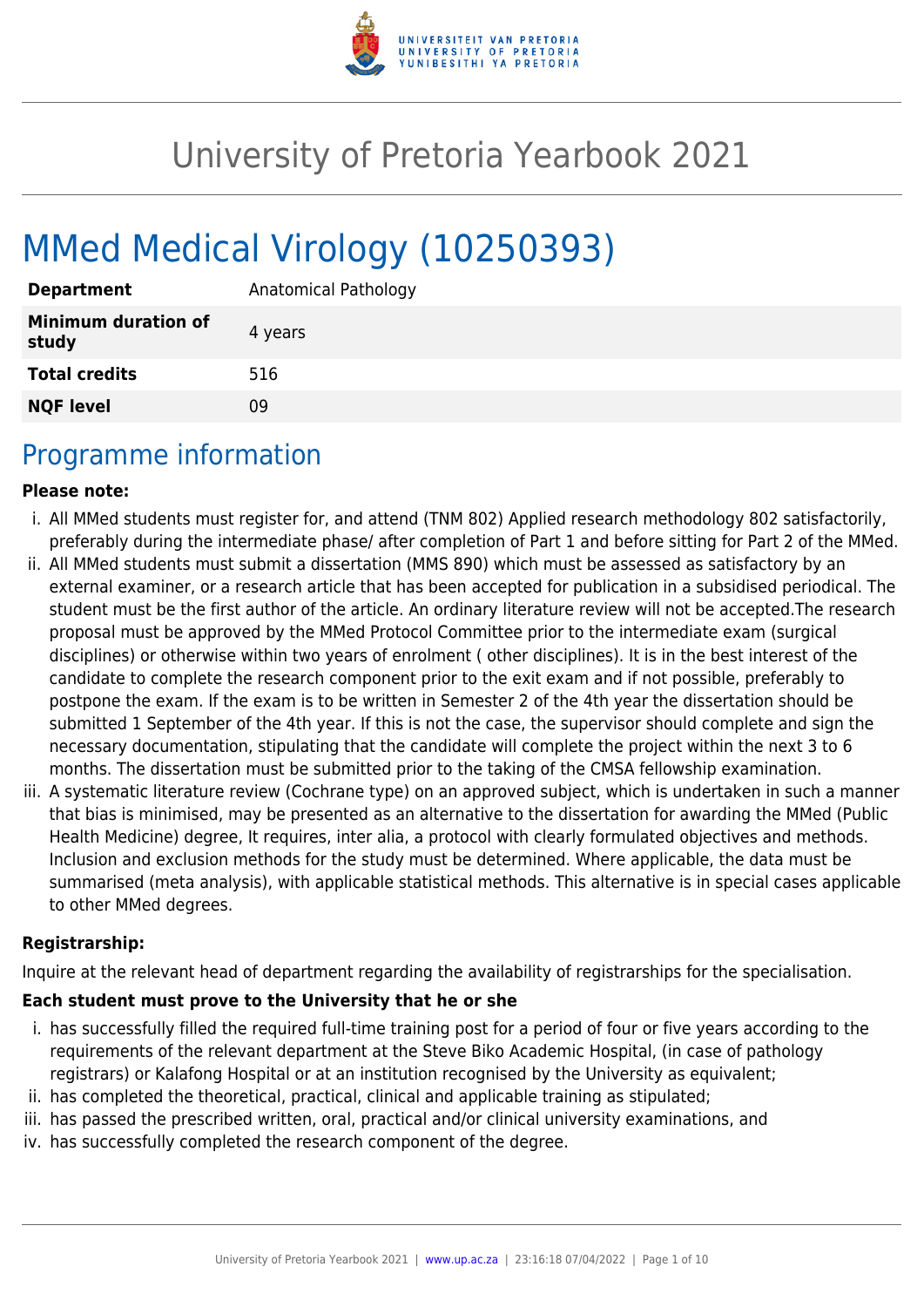

## Admission requirements

- 1. MBChB (or equivalent) degree **or** relevant medical degree with modules equivalent to at least the first two years of the MBChB degree
- 2. Currently registered as a physician with the Health Professions Council of South Africa (HPCSA) and must have been registered for at least one year

## Other programme-specific information

Satisfactory progress after one year of training is required, as evaluated by the applicable examination panel. Duration of training: Four years, of which at least three years must be in the major field of study. The fourth year can either be in the major subject or in any combination of the other Pathology specialisations.

**"Major subject"** refers to the recognised field of study in Medicine in which the student specialises. The study of the major subject extends over four or five years, as prescribed by the relevant department.

## Examinations and pass requirements

- i. The sequence of the examinations in the prerequisite subjects will be determined by the head of the department under which the major subject falls.
- ii. The nature, duration and time of the examinations in the prerequisite subjects are determined in cooperation with the heads of the departments under which the prerequisite subjects fall – with the proviso that, except in cases where stipulated otherwise, the examinations in the prerequisite subjects may be held at any time prior to or concurrently with the major subject. The examinations in the major subjects are held as follows:
- iii. In the case of four-year programmes: not before the end of the third year.
- iv. In the case of five-year programmes: not before the end of the fourth year.
- v. A minimum final mark of 50% is required by all departments to pass in a subject and in the clinical section of the examination, a subminimum of 50%. General Regulations apply.
- vi. A student is not admitted to the examination in a prerequisite subject (second examinations excluded) more than twice, nor is he or she admitted to the examination in the major subject more than twice.

**Note:** Certificates of satisfactory preparation and progress are required in respect of the fourth year of four-year programmes in which an examination is held at the end of the third year.

#### **Second examinations**

Second examinations for MMed students will only be held after at least six months have elapsed since the conclusion of the examination in which the student had failed.

#### **Rules governing the writing of the examinations of the College of Medicine of South Africa [CMSA]**

i. Only candidates who have met all requirements for the MMed degree except for the major subject (final examination), i.e. passed all prerequisite subjects (the latter to be interchangeable; can be passed either at the University or as primary and intermediary examinations at the College of Medicine of South Africa [CMSA], completed all practical, clinical and applicable training of four or five years as prescribed by the relevant academic department (continuous evaluation of the candidate, in an approved registrar post, by the head of department of the candidate); and completed the required research component for the degree in accordance with the Faculty Yearbook regulations, i.e. Applied research methodology 800 (TNM 800) and the dissertation (MMS 800) or an article (not an ordinary literature review) that has been accepted for publication in a subsidised periodical, will be allowed to write the college examination (exit examination), after which they will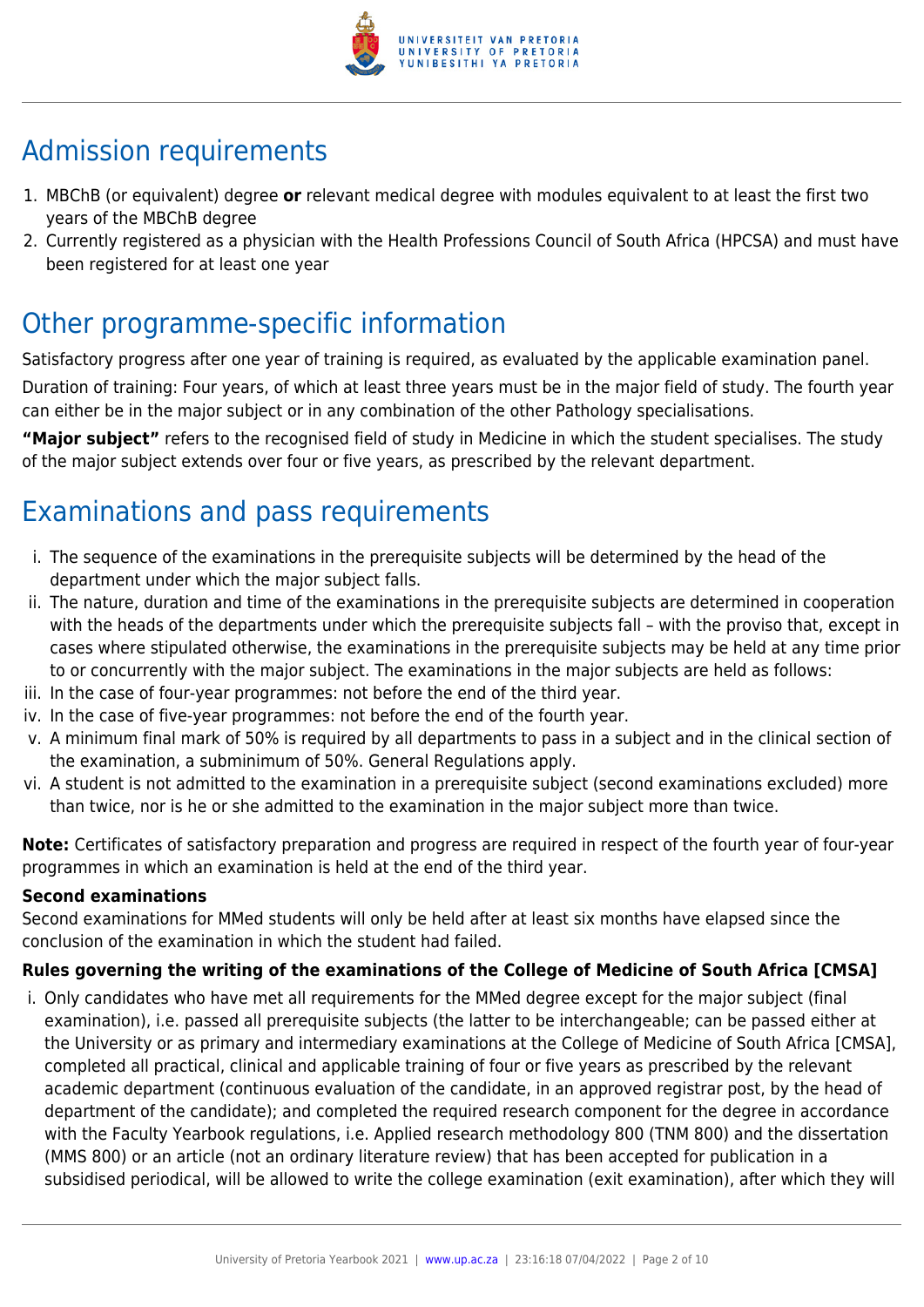

obtain both the CMSA fellowship and the MMed as specialist qualifications.

ii. The rules have been effective as from 1 January 2011. As a transitional measure, cases will be considered on an individual basis where necessary.

## Exemption

#### **Exemption**

- i. The Faculty Board may grant partial exemption from the training and work mentioned under par. (b) and (c)(i) and (ii) above on the grounds of comparable training and experience completed in another post or at another recognised institution – with the proviso that exemption from a maximum period of 18 months may be granted with regard to four-year and five-year programmes.
- ii. Exemption from a maximum of three years may be granted by the Department of Medical Oncology for the MMed in Medical Oncology [MMed(MedOnc)] on the grounds of the MMed(Int) or MMed(Paed) degree of this University, or experience recognised by the University as equivalent.
- iii. Specific prerequisite subjects must be passed within 24 months after commencement of the programme.

### Pass with distinction

The degree is conferred at the end of the prescribed training period (i.e. three, four or five years, respectively). The degree is conferred with distinction on a student who has obtained a final mark of at least 75% in his or her major subject.

### General information

#### **Registrars**

Departments expect registrars to participate increasingly in the examining and treatment of patients in the hospital, both in-patients and out-patients, as well as performing and interpreting tests in the laboratory (where applicable); initially under supervision and later increasingly at their own responsibility. Lectures/symposia with closely related departments are organised, as well as discussions of literature, etc.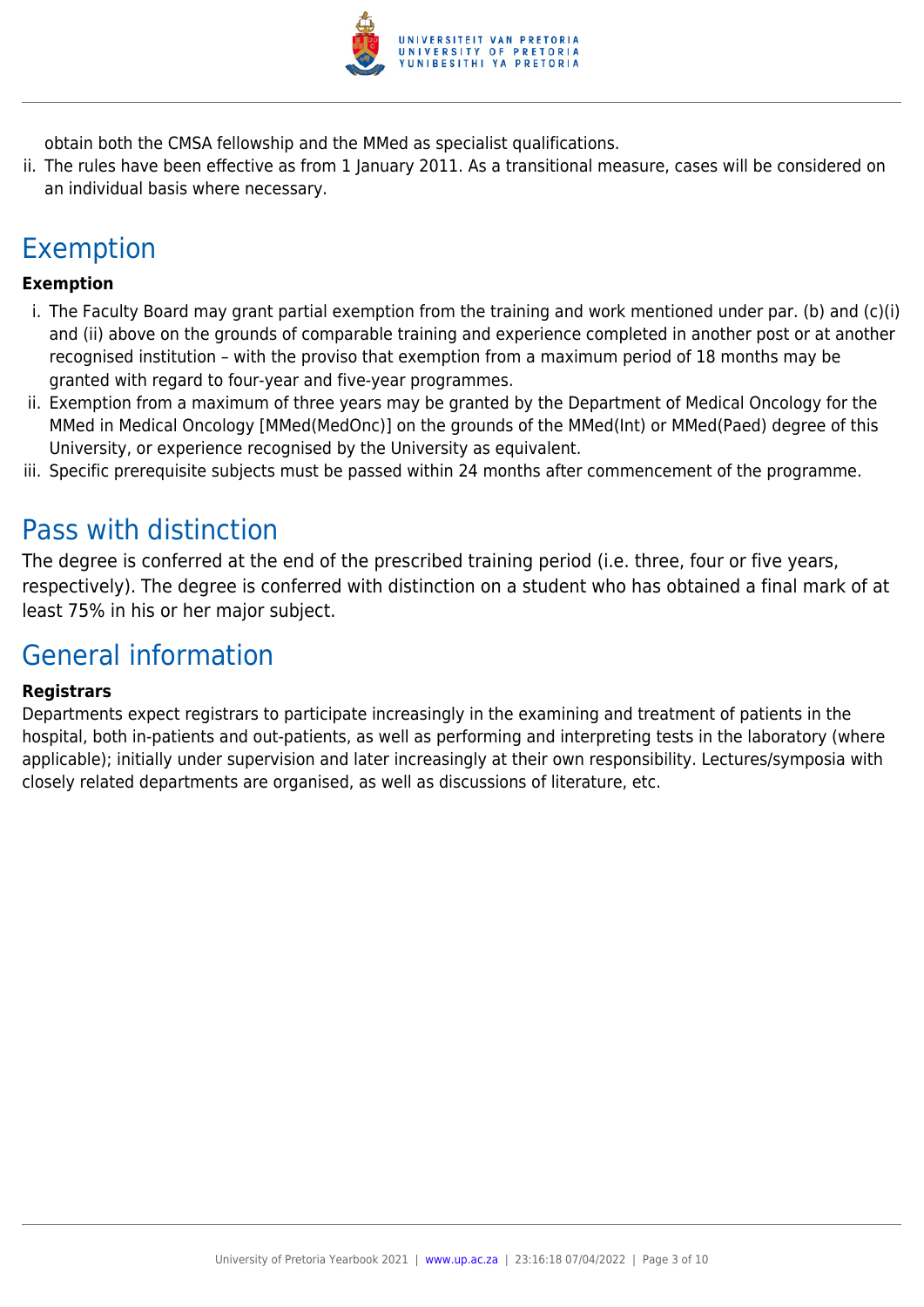

### Curriculum: Year 1

**Minimum credits: 516**

#### **Core modules**

#### **Medical virology 800 (GVR 800)**

| <b>Module credits</b>         | 300.00                                                             |
|-------------------------------|--------------------------------------------------------------------|
| <b>NQF Level</b>              | 09                                                                 |
| <b>Prerequisites</b>          | GVR 801, or Capita selecta from APY 871, CHP 871, HEM 871, GMB 871 |
| <b>Language of tuition</b>    | Module is presented in English                                     |
| <b>Department</b>             | <b>Medical Virology</b>                                            |
| <b>Period of presentation</b> | Year                                                               |
|                               |                                                                    |

#### **Dissertation 890 (MMS 890)**

| <b>Module credits</b>         | 180.00                         |
|-------------------------------|--------------------------------|
| <b>NQF Level</b>              | 09                             |
| Language of tuition           | Module is presented in English |
| <b>Department</b>             | <b>School of Medicine</b>      |
| <b>Period of presentation</b> | Year                           |

#### **Applied research methodology 802 (TNM 802)**

| <b>Module credits</b>         | 0.00                                |
|-------------------------------|-------------------------------------|
| <b>NQF Level</b>              | 09                                  |
| Language of tuition           | Module is presented in English      |
| <b>Department</b>             | <b>Health Sciences Deans Office</b> |
| <b>Period of presentation</b> | Year                                |
| <b>Module content</b>         |                                     |
|                               |                                     |

\*Attendance module only.

#### **Elective modules**

#### **Anatomical pathology (Capita selecta) 871 (APY 871)**

| <b>Module credits</b>      | 12.00                          |
|----------------------------|--------------------------------|
| <b>NQF Level</b>           | 09                             |
| <b>Prerequisites</b>       | No prerequisites.              |
| <b>Language of tuition</b> | Module is presented in English |
| <b>Department</b>          | Anatomical Pathology           |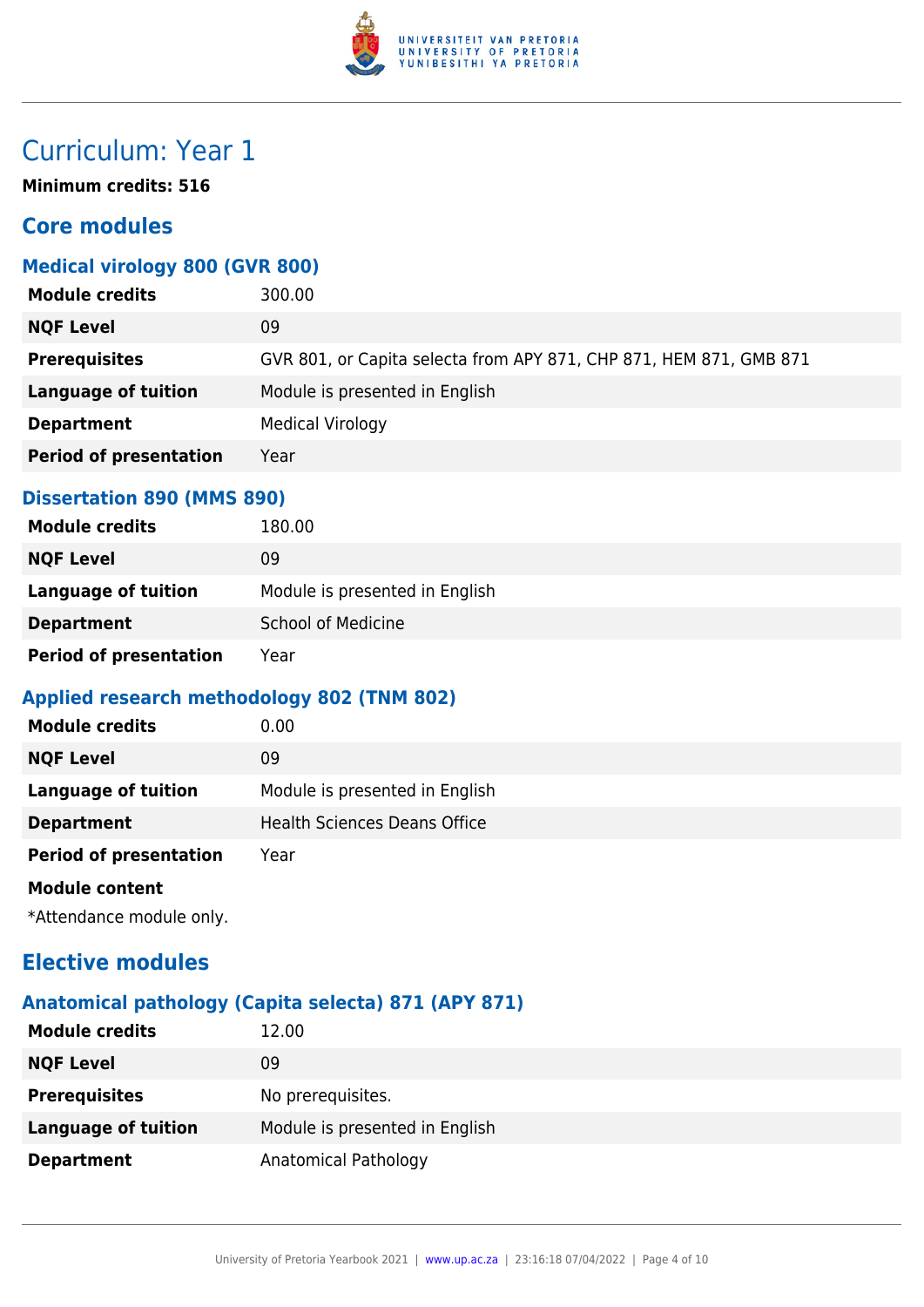

| <b>Period of presentation</b><br>Semester 1 |  |
|---------------------------------------------|--|
|---------------------------------------------|--|

#### **Chemical pathology (Capita selecta) 871 (CHP 871)**

| <b>Module credits</b>         | 36.00                          |
|-------------------------------|--------------------------------|
| <b>NQF Level</b>              | 09                             |
| <b>Prerequisites</b>          | No prerequisites.              |
| <b>Language of tuition</b>    | Module is presented in English |
| <b>Department</b>             | <b>Chemical Pathology</b>      |
| <b>Period of presentation</b> | Semester 1                     |

#### **Medical microbiology (Capita selecta) 871 (GMB 871)**

| <b>Module credits</b>         | 36.00                          |
|-------------------------------|--------------------------------|
| <b>NQF Level</b>              | 09                             |
| <b>Prerequisites</b>          | No prerequisites.              |
| <b>Language of tuition</b>    | Module is presented in English |
| <b>Department</b>             | <b>Medical Microbiology</b>    |
| <b>Period of presentation</b> | Semester 1                     |
|                               |                                |

#### **Medical virology 801 (GVR 801)**

| <b>Module credits</b>         | 36.00                          |
|-------------------------------|--------------------------------|
| <b>NQF Level</b>              | 09                             |
| <b>Prerequisites</b>          | No prerequisites.              |
| <b>Language of tuition</b>    | Module is presented in English |
| <b>Department</b>             | <b>Medical Virology</b>        |
| <b>Period of presentation</b> | Year                           |

#### **Haematology (Capita selecta) 871 (HEM 871)**

| <b>Module credits</b>         | 36.00                          |
|-------------------------------|--------------------------------|
| <b>NQF Level</b>              | 09                             |
| <b>Prerequisites</b>          | No prerequisites.              |
| <b>Language of tuition</b>    | Module is presented in English |
| <b>Department</b>             | Haematology                    |
| <b>Period of presentation</b> | Year                           |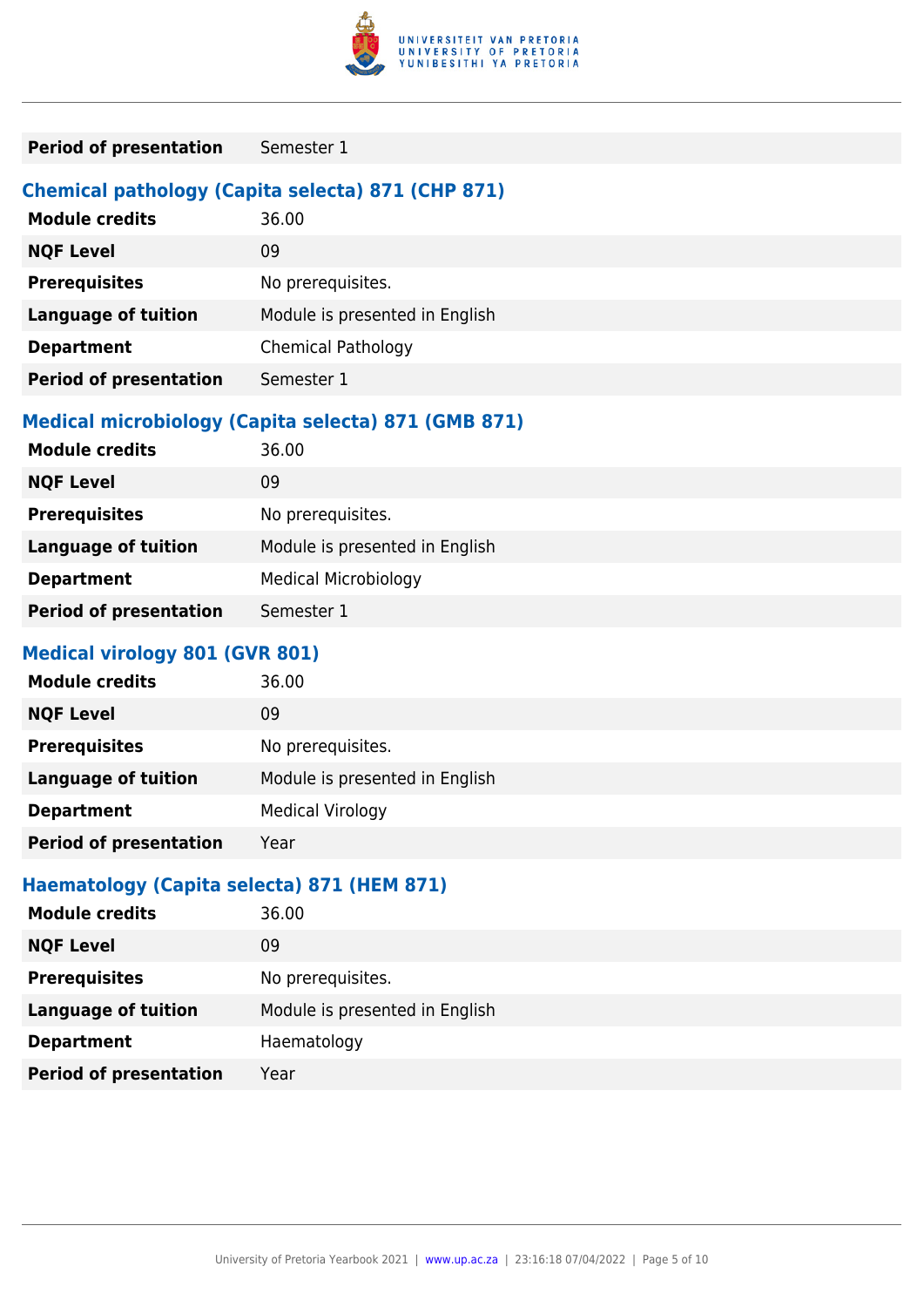

### Curriculum: Year 2

**Minimum credits: 516**

#### **Core modules**

#### **Medical virology 800 (GVR 800)**

| <b>Module credits</b>         | 300.00                                                             |
|-------------------------------|--------------------------------------------------------------------|
| <b>NQF Level</b>              | 09                                                                 |
| <b>Prerequisites</b>          | GVR 801, or Capita selecta from APY 871, CHP 871, HEM 871, GMB 871 |
| <b>Language of tuition</b>    | Module is presented in English                                     |
| <b>Department</b>             | <b>Medical Virology</b>                                            |
| <b>Period of presentation</b> | Year                                                               |
|                               |                                                                    |

#### **Dissertation 890 (MMS 890)**

| <b>Module credits</b>         | 180.00                         |
|-------------------------------|--------------------------------|
| <b>NQF Level</b>              | 09                             |
| Language of tuition           | Module is presented in English |
| <b>Department</b>             | <b>School of Medicine</b>      |
| <b>Period of presentation</b> | Year                           |

#### **Applied research methodology 802 (TNM 802)**

| <b>Module credits</b>         | 0.00                                |
|-------------------------------|-------------------------------------|
| <b>NQF Level</b>              | 09                                  |
| Language of tuition           | Module is presented in English      |
| <b>Department</b>             | <b>Health Sciences Deans Office</b> |
| <b>Period of presentation</b> | Year                                |
| <b>Module content</b>         |                                     |
|                               |                                     |

\*Attendance module only.

#### **Elective modules**

#### **Anatomical pathology (Capita selecta) 871 (APY 871)**

| <b>Module credits</b>      | 12.00                          |
|----------------------------|--------------------------------|
| <b>NQF Level</b>           | 09                             |
| <b>Prerequisites</b>       | No prerequisites.              |
| <b>Language of tuition</b> | Module is presented in English |
| <b>Department</b>          | Anatomical Pathology           |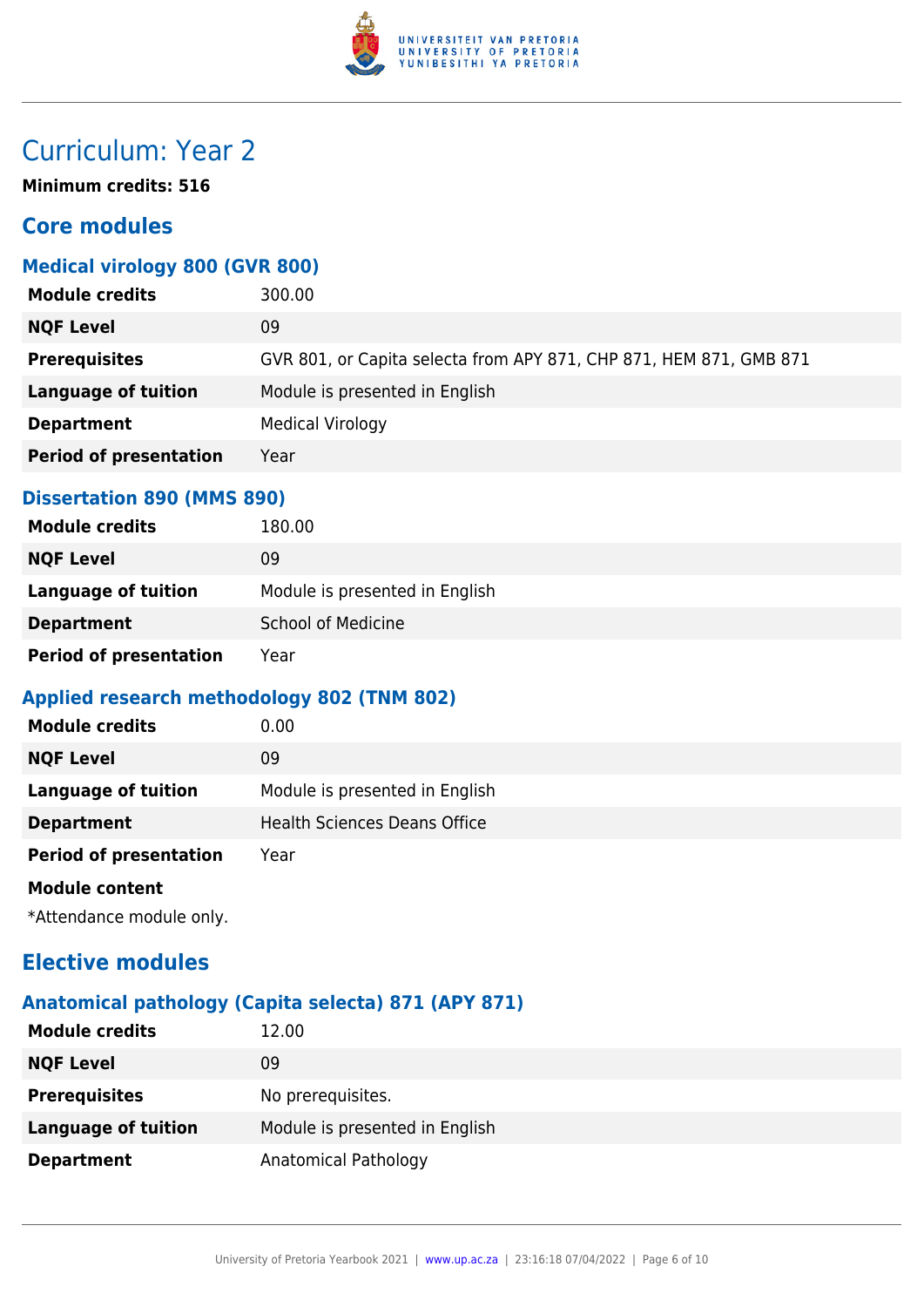

| <b>Period of presentation</b><br>Semester 1 |  |
|---------------------------------------------|--|
|---------------------------------------------|--|

#### **Chemical pathology (Capita selecta) 871 (CHP 871)**

| <b>Module credits</b>         | 36.00                          |
|-------------------------------|--------------------------------|
| <b>NQF Level</b>              | 09                             |
| <b>Prerequisites</b>          | No prerequisites.              |
| <b>Language of tuition</b>    | Module is presented in English |
| <b>Department</b>             | <b>Chemical Pathology</b>      |
| <b>Period of presentation</b> | Semester 1                     |

#### **Medical microbiology (Capita selecta) 871 (GMB 871)**

| <b>Module credits</b>         | 36.00                          |
|-------------------------------|--------------------------------|
| <b>NQF Level</b>              | 09                             |
| <b>Prerequisites</b>          | No prerequisites.              |
| <b>Language of tuition</b>    | Module is presented in English |
| <b>Department</b>             | <b>Medical Microbiology</b>    |
| <b>Period of presentation</b> | Semester 1                     |
|                               |                                |

#### **Medical virology 801 (GVR 801)**

| <b>Module credits</b>         | 36.00                          |
|-------------------------------|--------------------------------|
| <b>NQF Level</b>              | 09                             |
| <b>Prerequisites</b>          | No prerequisites.              |
| <b>Language of tuition</b>    | Module is presented in English |
| <b>Department</b>             | <b>Medical Virology</b>        |
| <b>Period of presentation</b> | Year                           |

#### **Haematology (Capita selecta) 871 (HEM 871)**

| <b>Module credits</b>         | 36.00                          |
|-------------------------------|--------------------------------|
| <b>NQF Level</b>              | 09                             |
| <b>Prerequisites</b>          | No prerequisites.              |
| <b>Language of tuition</b>    | Module is presented in English |
| <b>Department</b>             | Haematology                    |
| <b>Period of presentation</b> | Year                           |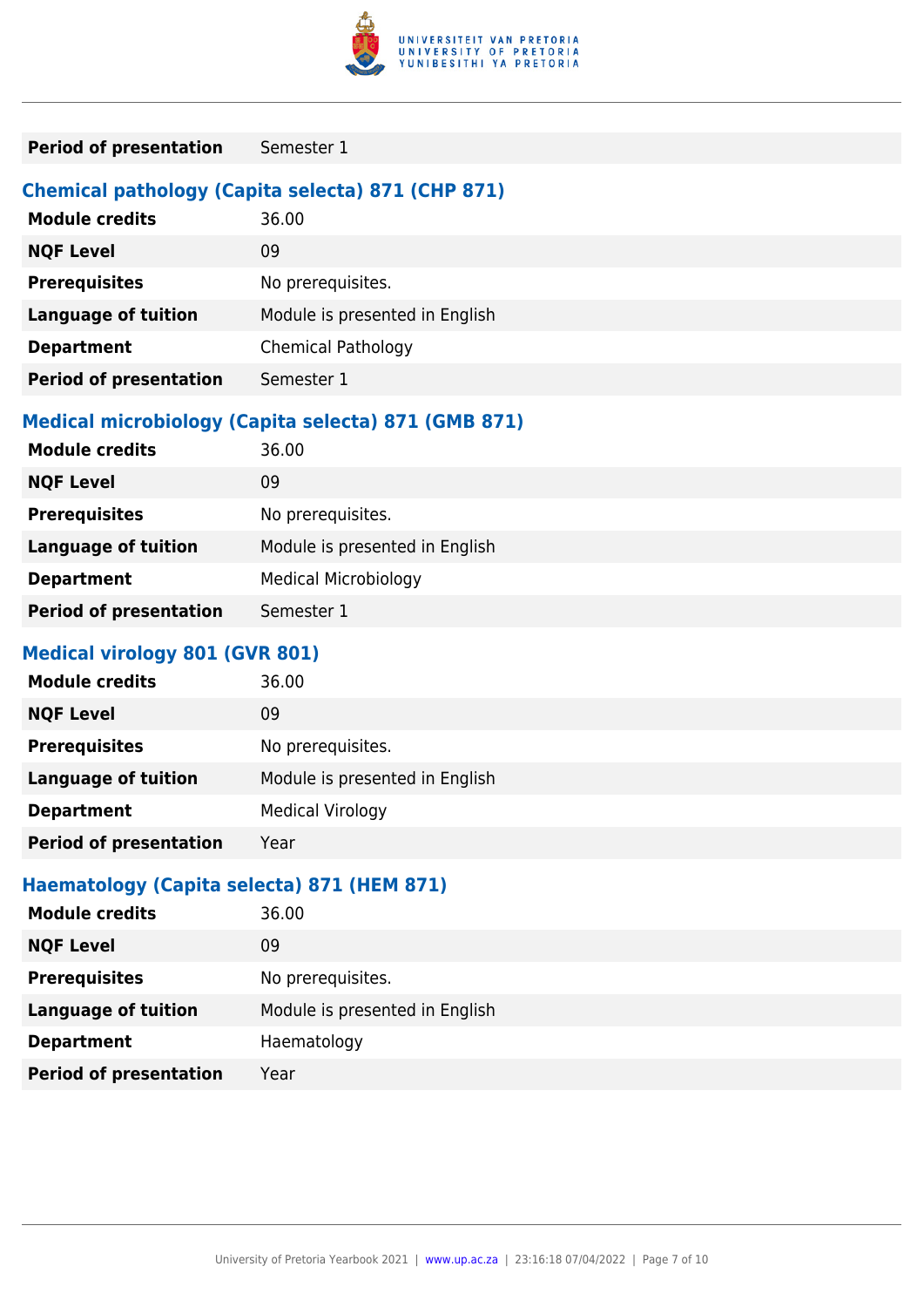

### Curriculum: Year 3

**Minimum credits: 516**

#### **Core modules**

#### **Medical virology 800 (GVR 800)**

| <b>Module credits</b>         | 300.00                                                             |
|-------------------------------|--------------------------------------------------------------------|
| <b>NQF Level</b>              | 09                                                                 |
| <b>Prerequisites</b>          | GVR 801, or Capita selecta from APY 871, CHP 871, HEM 871, GMB 871 |
| <b>Language of tuition</b>    | Module is presented in English                                     |
| <b>Department</b>             | <b>Medical Virology</b>                                            |
| <b>Period of presentation</b> | Year                                                               |
|                               |                                                                    |

#### **Dissertation 890 (MMS 890)**

| <b>Module credits</b>         | 180.00                         |
|-------------------------------|--------------------------------|
| <b>NQF Level</b>              | 09                             |
| Language of tuition           | Module is presented in English |
| <b>Department</b>             | <b>School of Medicine</b>      |
| <b>Period of presentation</b> | Year                           |

#### **Applied research methodology 802 (TNM 802)**

| <b>Module credits</b>         | 0.00                                |
|-------------------------------|-------------------------------------|
| <b>NQF Level</b>              | 09                                  |
| Language of tuition           | Module is presented in English      |
| <b>Department</b>             | <b>Health Sciences Deans Office</b> |
| <b>Period of presentation</b> | Year                                |
| <b>Module content</b>         |                                     |
|                               |                                     |

\*Attendance module only.

#### **Elective modules**

#### **Anatomical pathology (Capita selecta) 871 (APY 871)**

| <b>Module credits</b>      | 12.00                          |
|----------------------------|--------------------------------|
| <b>NQF Level</b>           | 09                             |
| <b>Prerequisites</b>       | No prerequisites.              |
| <b>Language of tuition</b> | Module is presented in English |
| <b>Department</b>          | Anatomical Pathology           |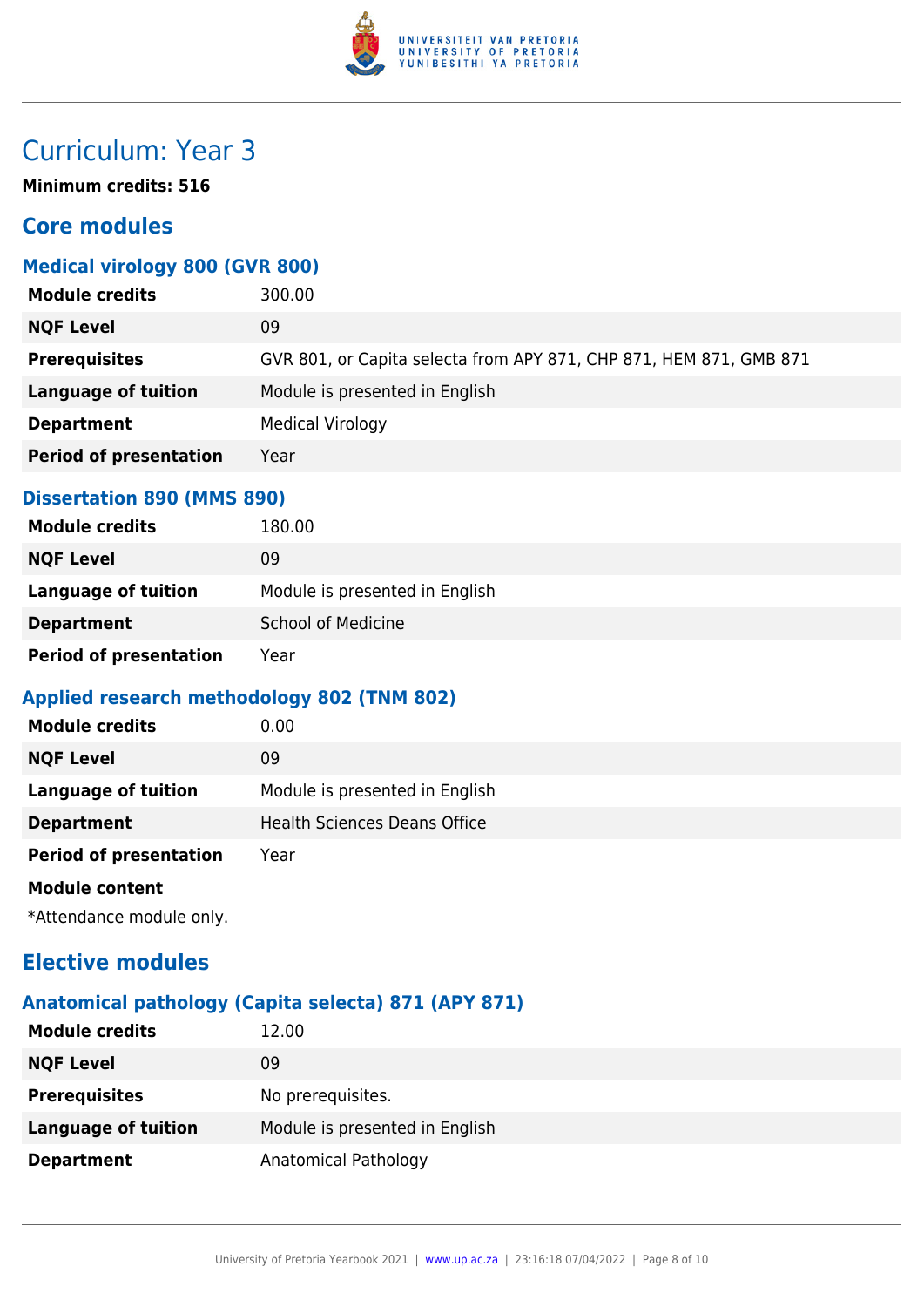

| <b>Period of presentation</b><br>Semester 1 |  |
|---------------------------------------------|--|
|---------------------------------------------|--|

#### **Chemical pathology (Capita selecta) 871 (CHP 871)**

| <b>Module credits</b>         | 36.00                          |
|-------------------------------|--------------------------------|
| <b>NQF Level</b>              | 09                             |
| <b>Prerequisites</b>          | No prerequisites.              |
| <b>Language of tuition</b>    | Module is presented in English |
| <b>Department</b>             | <b>Chemical Pathology</b>      |
| <b>Period of presentation</b> | Semester 1                     |

#### **Medical microbiology (Capita selecta) 871 (GMB 871)**

| <b>Module credits</b>         | 36.00                          |
|-------------------------------|--------------------------------|
| <b>NQF Level</b>              | 09                             |
| <b>Prerequisites</b>          | No prerequisites.              |
| <b>Language of tuition</b>    | Module is presented in English |
| <b>Department</b>             | <b>Medical Microbiology</b>    |
| <b>Period of presentation</b> | Semester 1                     |
|                               |                                |

#### **Medical virology 801 (GVR 801)**

| <b>Module credits</b>         | 36.00                          |
|-------------------------------|--------------------------------|
| <b>NQF Level</b>              | 09                             |
| <b>Prerequisites</b>          | No prerequisites.              |
| <b>Language of tuition</b>    | Module is presented in English |
| <b>Department</b>             | <b>Medical Virology</b>        |
| <b>Period of presentation</b> | Year                           |

#### **Haematology (Capita selecta) 871 (HEM 871)**

| <b>Module credits</b>         | 36.00                          |
|-------------------------------|--------------------------------|
| <b>NQF Level</b>              | 09                             |
| <b>Prerequisites</b>          | No prerequisites.              |
| <b>Language of tuition</b>    | Module is presented in English |
| <b>Department</b>             | Haematology                    |
| <b>Period of presentation</b> | Year                           |